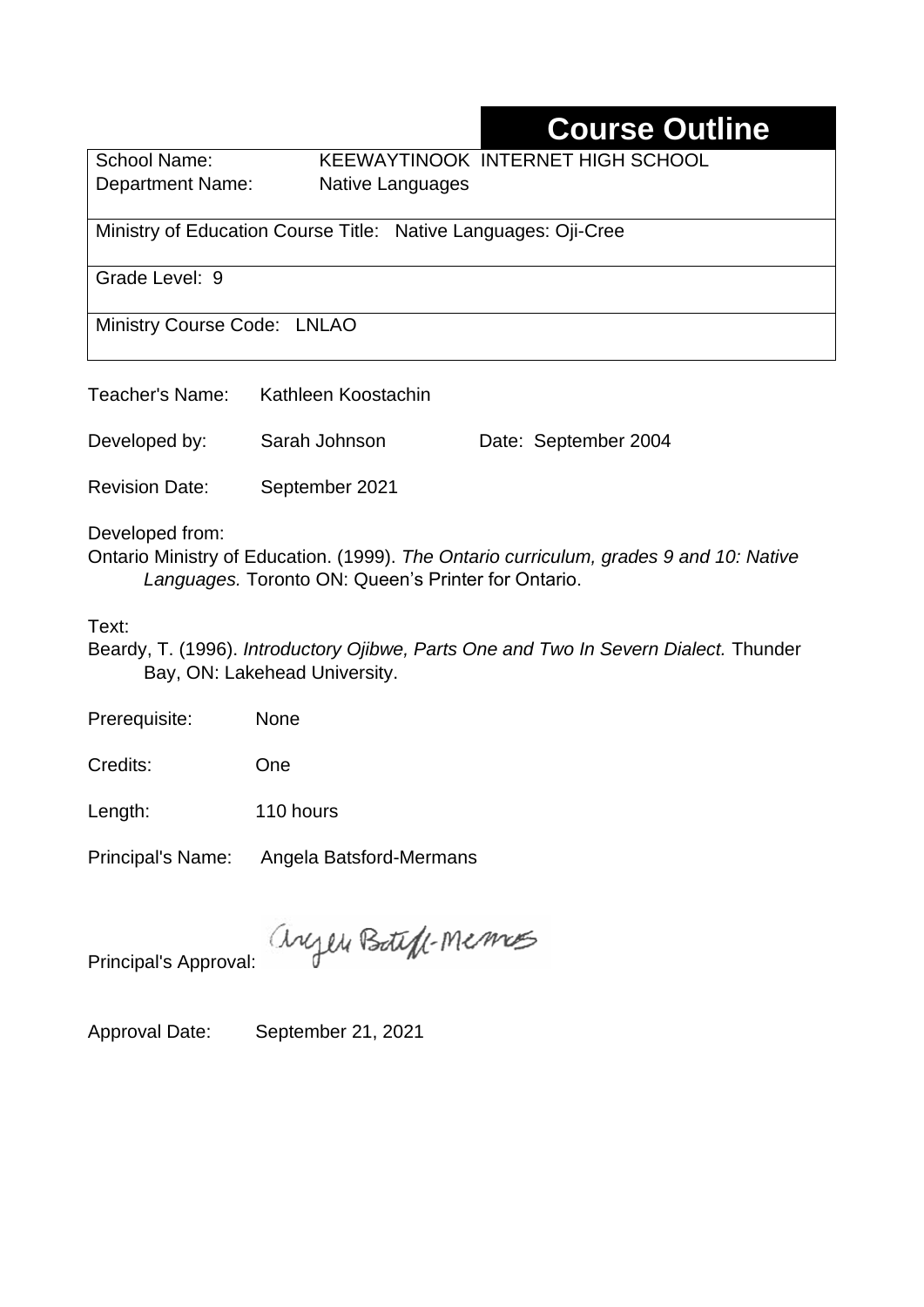### *Course Description/Rationale*

This course is open to the entire student body and will allow students who have no prior Native language experience to develop an appreciation for the Cree language and culture, to explore and experience a unique world view, and to learn to speak the Cree language. Students will use the language being studied for basic greetings and commands, become familiar with its writing and sound system, and practice basic vocabulary and phrases. Students will also use information technology during course-related activities.

# *Overall Curriculum Expectations*

#### **Oral Communication**

- Demonstrate basic listening skills;
- Converse on familiar topics in structured situations;
- Demonstrate an understanding of language structures and vocabulary in context;
- Demonstrate an awareness of Native oral traditions (e.g., Native legends, stories, songs);
- Use information technology to communicate in a Native language.

#### **Reading**

- Read simple material on familiar topics in structured situations;
- Recognize language patterns and vocabulary that have been learned through oral work;
- Read for comprehension of ideas;
- Demonstrate an understanding of language conventions and vocabulary in simple texts;
- Use information technology to communicate in a Native language.

#### **Writing**

- Use a variety of simple and compound sentences;
- Write on familiar topics, expressing ideas clearly;
- Demonstrate accuracy in writing and a knowledge of linguistic conventions;
- Use information technology to communicate in a Native language.

# *Course Content*

| <b>Unit</b>                              | Length    |
|------------------------------------------|-----------|
| 1. Introduction to Oji-Cree Severn River | 27 hours  |
| 2. Learning the Language                 | 26 hours  |
| 3. Learning more about the Language      | 21 hours  |
| 4. Arts                                  | 27 hours  |
| 5. Media Works / Communications Project  | 9 hours   |
| <b>Total</b>                             | 110 hours |

# *Unit Descriptions*

#### **Unit 1 – Introduction to Oji-Cree Severn River**

This unit introduces students to the basic concepts of the Oji-Cree Severn River dialect language. It is designed for beginner non-speakers to encourage learners to apply in their everyday life, within their community and culture. Students will begin to develop their understanding of Syllabics and Roman Orthography for confidence building and for growth with speaking, listening, thinking for knowledge, reading and writing. Each lesson has the linguistic teachings for students to be provided with a variety of communication strategies, reading strategies, and writing strategies using the knowledge with the parts of speech.

#### **Unit 2 – Learning the Language**

This unit gives students more practice with the phonics of the orthography throughout the unit activities with learning more with the part of speech using visual cues and audio to gain more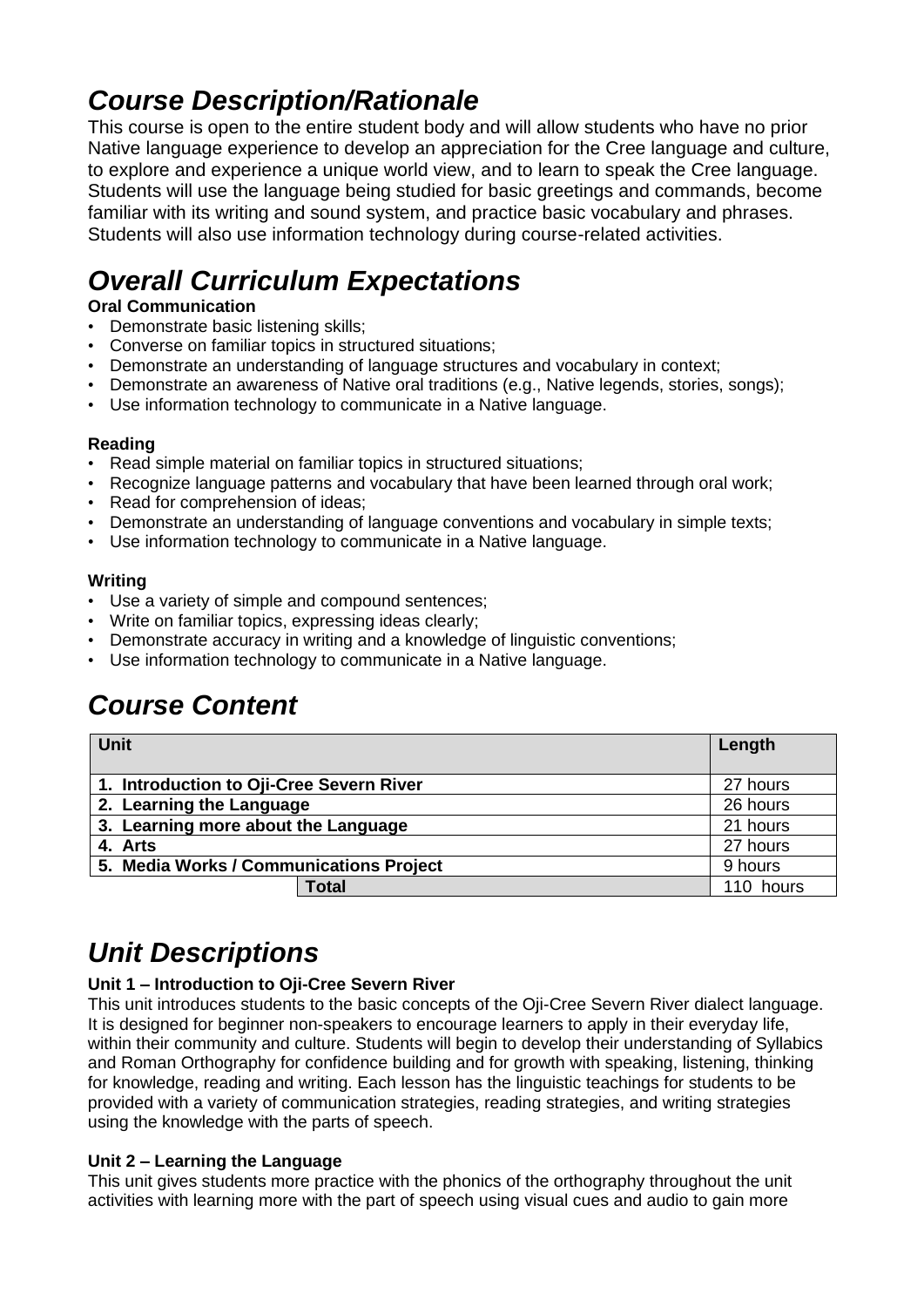understanding for word comprehension with vocabulary introduced and learned. A part of learning is for the learner to be encouraged to "see, hear, and speak" by using the media communication skills by recording a short dialogue to share with other learners and with instructors.

#### **Unit 3 – Learning more about the Language**

This unit will further learn the basic language linguistics through oral communication, reading, and writing using a variety of strategies to construct dialogues, simple sentences, using developed skills that have been learned throughout the course. This unit will cover transitive and intransitive verbs with gender concept, Obviation, and paradigms to gain more basic Oji-Cree Language development.

#### **Unit 4 – Arts**

Students develop vocabulary and language skills through Native art forms while they acquire an appreciation for Indigenous culture, traditions, and history. Through the experience of hands-on activities, which may include painting, drawing, or storytelling. Students make connections to Native culture, values, and philosophies. A sense of personal identity emerges as students interact and communicate with others in their Native language.

#### **Unit 5 – Media Works / Communications Project**

This unit encompasses all that is learned in Units 1-4. The final product takes a form that students will individually create a PowerPoint Presentation. The final product will be an introduction of their community, and lifestyle. It will include all of the overall curriculum expectations, in written works, and oral communication. All of the steps in creating the project including the final product will be evaluated. The project will utilize language in a way that satisfies all strand requirements, including a component of media communication.

### *Teaching/Learning Strategies*

This course is organized into an eight-week series of lessons and activities that is presented to students in remote northern communities via the internet. The eighth week is used for course consolidation, review, and the final examination. Teacher and students communicate over the internet through timely activity feedback, emails, messages, video and audio calls. Classroom mentors assume the role of liaison between the teacher and student while also supporting a holistic approach to motivate, engage and support each individual student.

A variety of strategies will be used in the online delivery of this course. Some instructional strategies include:

- Direct instruction (on-line lecture)
- Descriptive feedback on Moodle and collaborating with on-site mentors.
- Audio Recordings with given feedback
- Discussion with students and on-site mentors<br>• Cooperative learning
- Cooperative learning
- Guided-learning
- Constructing dialogue;
- Word vocabulary;
- Discussion;
- Cooperative learning;
- Guided learning;
- Conversation duos:
- Creating storyboard;
- Feedback comments;
- Parts of speech:
- Illustrating constructed dialogues;
- Independent study:
- Knowledgeable community people;
- Media videos (legends);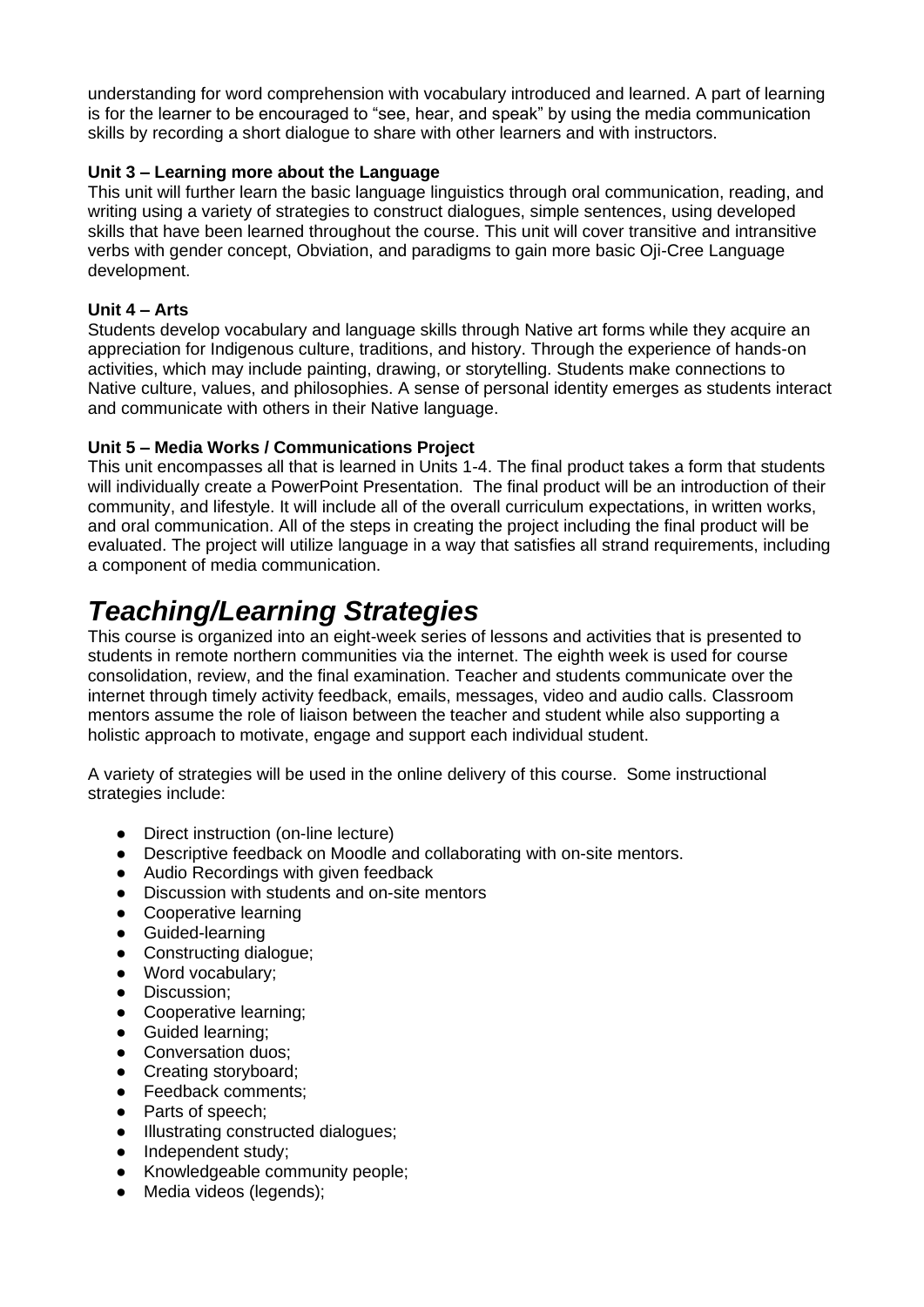- Word games;
- Oral presentation audio recording;
- Personal word lists:
- Practical exercises;
- Researching the internet;
- Reading;
- Storytelling ;
- Summarizing;
- Syllabic (vowel) sound chart:
- **•** Translating exercises;
- Vocabulary lists of word development;
- Instructor's audio recordings:
- Student sound recording (oral communication).

Learning goals will be discussed at the beginning of each assignment and success criteria will be provided to students. The success criteria are used to develop the assessment tools in this course, including rubrics and checklists.

### *Evaluation*

The final grade will be determined as follows (Ontario Ministry of Education, 2010):

- Seventy per cent of the grade will be based on evaluation conducted throughout the course. This portion of the grade should reflect the student's most consistent level of achievement throughout the course, although special consideration should be given to more recent evidence of achievement.
- Thirty percent of the grade will be based on a final evaluation administered at or towards the end of the course. This evaluation will be based on evidence from one or a combination of the following: an examination, a performance, an essay, and/or another method of evaluation suitable to the course content. The final evaluation allows the student an opportunity to demonstrate comprehensive achievement of the overall expectations for the course (p. 41).

Ontario Ministry of Education. (2010). *Growing success: Assessment, evaluation and reporting in Ontario schools*. Toronto ON: Queen's Printer for Ontario.

| Type of<br><b>Assessment</b> | Category                    | <b>Details</b>                                                                                                                                                                                                                  | Weigh<br>ting<br>$(\%)$ |
|------------------------------|-----------------------------|---------------------------------------------------------------------------------------------------------------------------------------------------------------------------------------------------------------------------------|-------------------------|
| Term Work<br>(70%)           | Knowledge/<br>Understanding | Knowledge of the required linguistic elements<br>Understanding of materials read<br>Understanding of relationships between the Native<br>culture and the language                                                               | 24                      |
|                              | Thinking                    | Critical and creative thinking skills.<br>Inquiry skills.                                                                                                                                                                       | 11                      |
|                              | Communication               | Communication of information and ideas (orally<br>and in writing).<br>Use of symbols and visual images.<br>Use of language.<br>Communication for different audiences and<br>purposes.<br>Use of various forms of communication. | 13                      |
|                              | Application                 | Application of ideas and skills in familiar context.<br>Transfer of concepts, skills and procedures to new<br>contexts.<br>Application of procedures, equipment and<br>technology.                                              | 22                      |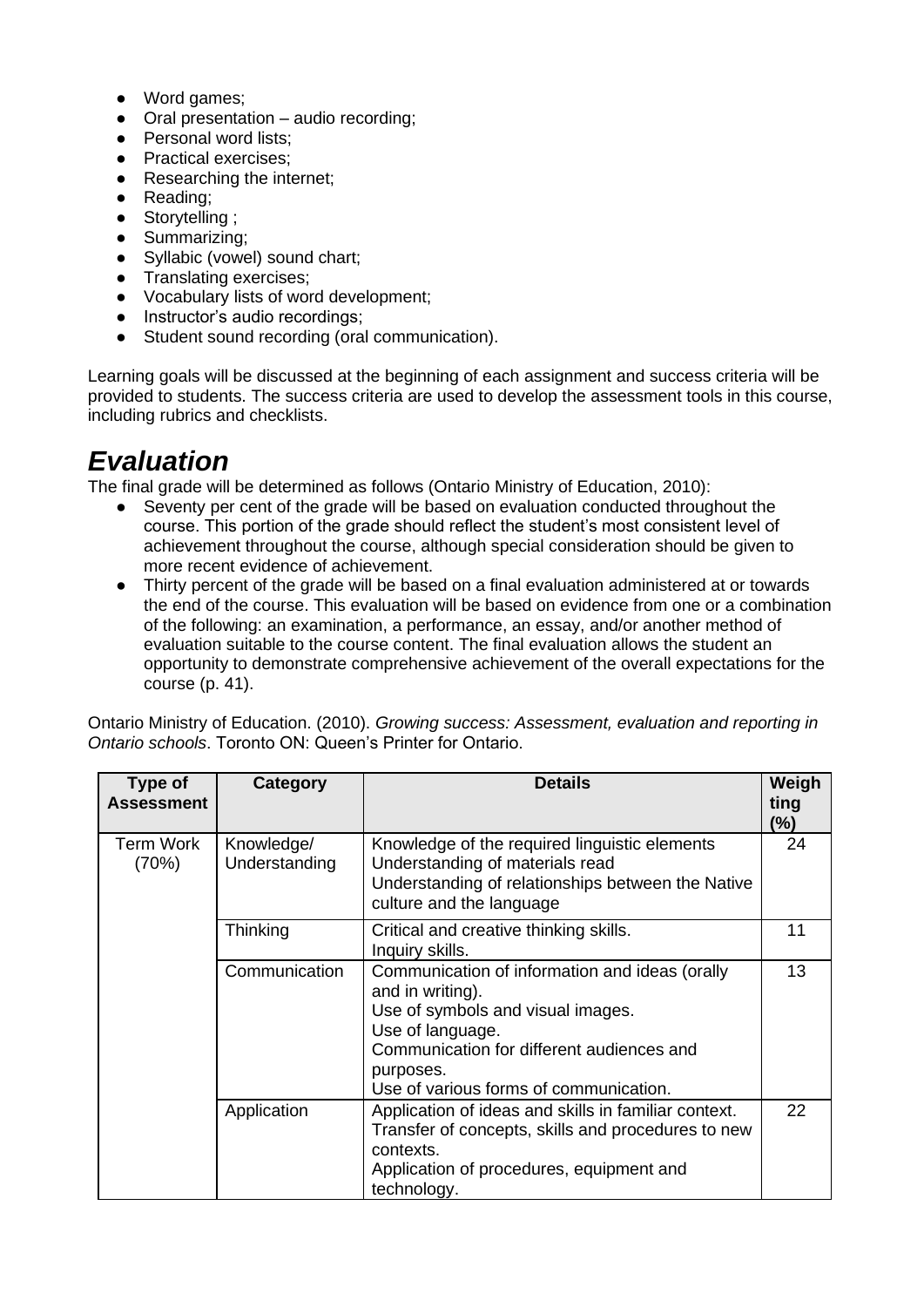| Final<br>Evaluation<br>(30%) | Culminating<br>Activity<br>(15%) | Knowledge/Understanding | 3   |
|------------------------------|----------------------------------|-------------------------|-----|
|                              |                                  | Thinking                | 2   |
|                              |                                  | Communication           | 5   |
|                              |                                  | Application             | 5   |
|                              | Exam                             | Knowledge/Understanding | 3   |
|                              | (15%)                            | Thinking                | っ   |
|                              |                                  | Communication           | 5   |
|                              |                                  | Application             | 5   |
|                              |                                  | <b>TOTAL</b>            | 100 |

### *Assessment/Evaluation Strategies*

A variety of assessment and evaluation methods, strategies and tools are required as appropriate to the expectation being assessed. These include diagnostic, formative, and summative within the course and within each unit.

Assessment *for* learning and assessment *as* learning is obtained through a variety of means, including the following:

- Ongoing descriptive feedback
- Self-assessment (eg. individual goal setting)
- Mentor observations
- Conversations with student on a regular basis to verbalize observations, ask questions, and clarify understanding
- Use of H5P interactives and KOBE Languages Apps

Evidence of student achievement (assessment *of* learning) is collected from various sources, including the following:

- Ongoing observations of most consistent work, with consideration given to most recent work
- Conversations with students
- Performance tasks (e.g. constructed dialogues, presentations, voice recordings, demonstrations, written and oral dialogues with pronunciation and usage)
- Summative unit activities
- Culminating activity
- Exam.

The Ministry of Education's 2010 document, *Growing Success*, outlines the seven fundamental principles that guide best practice in the assessment and evaluation of students. KiHS teachers use practices that:

- are fair, transparent, and equitable for all students;
- support all students, including those with special education needs, those who are learning the language of instruction (English or French), and those who are First Nation, Métis, or Inuit;
- are carefully planned to relate to the curriculum expectations and learning goals and, as much as possible, to the interests, learning styles and preferences, needs, and experiences of all students;
- are communicated clearly to students and parents at the beginning of the course and at other points throughout the school year or course;
- are ongoing, varied in nature, and administered over a period of time to provide multiple opportunities for students to demonstrate the full range of their learning;
- provide ongoing descriptive feedback that is clear, specific, meaningful, and timely to support improved learning and achievement;
- develop students' self-assessment skills to enable them to assess their own learning, set specific goals, and plan next steps for their learning (p.6).